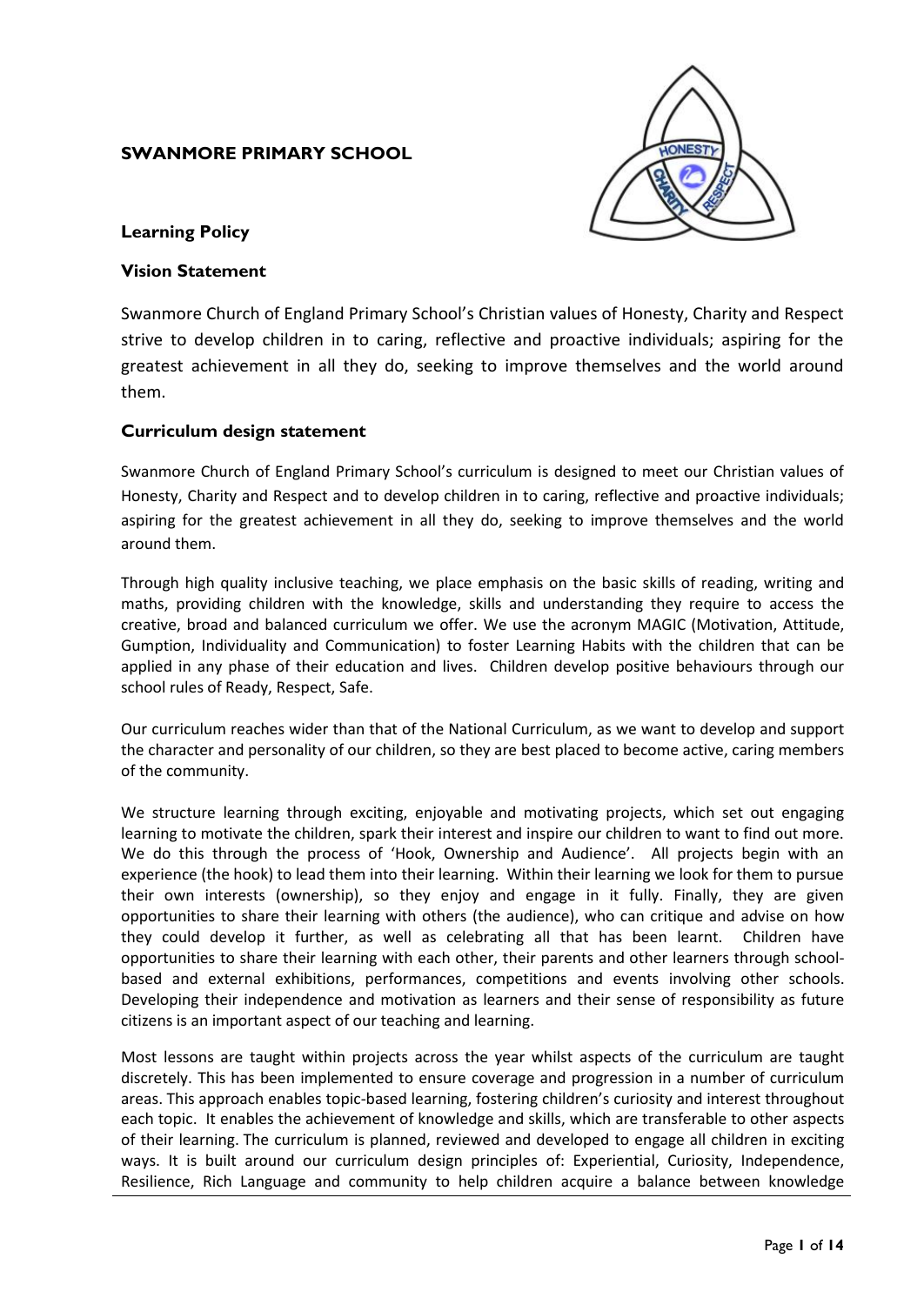acquisition and learning relevant skills. The curriculum has been carefully designed to ensure coverage and progression. This will enable our children to learn, develop a range of transferrable skills, build on prior learning and make connections to embed their learning. We aim to provide learning experiences that the children will remember beyond their school days.

As a school we value the importance of developing a love for reading because this 'opens the world' them enabling them to access the wider curriculum, seeing the potential in the wider world. We strive for children to become fluent readers, ready to progress on to their next stage of their education. Our library and librarian ensure the children meet a range of experiences. This includes visits from authors, playtime story sessions, reading activities and access to the outside library. Phonics and spelling is taught systematically through Read Write Inc. and we use a range of reading scheme books. Early readers have a book, which is focused on the application of learnt phonemes, as well as a book for challenge and to learn new skills.

We believe the outside environment is a fantastic stimulus for the children and embed this from Year R to Year 6. This enriches our school curriculum and can include Welly Walks, den building and fires in the copse. We are also fortunate to have access to woodlands which the children visit regularly throughout their time at Swanmore. This broadens their curriculum by learning about the outdoors as well as developing their respect and appreciation of the natural environment, whilst promoting the importance of quiet reflection. We have a comprehensive residential programme from Year 3 to Year 6 including camping on the field and in the woods, nights in Minstead Study Centre, walks around Swanage and a week exploring the Welsh hills at the Hampshire Mountain Centre. Together, our outside learning ensures children develop self confidence, spirituality team work. They develop independence, resilience and responsibility, and it enables them to make healthy lifestyle choices, giving them the best opportunity for their future learning.

We teach Personal, Social and Health Education (PSHE) and follow the Hampshire 'Living Difference' Scheme for RE, incorporating the Understanding Christianity resource. This combination supports a broader understanding of Christianity, Judaism, Hinduism and Islam. Worship is a central part of the school day, aiming to develop children's knowledge, awareness and understanding of the Christian faith, encourage understanding and respect for other faiths and help them to become reflective individuals. The curriculum celebrates the diversity and utilises the skills, knowledge and cultural wealth of the community while supporting the children's spiritual, moral, social and cultural development. This ensures that children are well prepared for life in modern Britain and have experiences rooted in British values. The school is incorporating the 'Global Neighbours' scheme through Christian Aid and has fostered links with a church and school in Ghana to support our international education.

The curriculum is designed to ensure our children build cultural capital and have wider world experiences. It includes a wide range of experiences, including performances, gardening and cooking. We look for opportunities to work with the community and build links with different groups. Our local area and community is frequently embedded in learning, and engagement to enrich their learning experiences; whether visiting the local church, woods, library or conducting surveys and research within the village. We offer day trips to identified families, so they and their children can experience wider opportunities beyond their local area.

Our curriculum is further enriched through a range of educational trips, external workshops for children, visiting performing arts companies and other professionals. Our 'Enterprise' programme offers the opportunity for children to gain first-hand experiences of budgeting and marketing. A varied timetable of extra-curricular activities is also offered, with clubs that support the core curriculum, as well as those which develop specialist skills. This further extends the range of children's experiences. High quality visits and visitors to the school enhance the curriculum and provide opportunities for purposeful learning.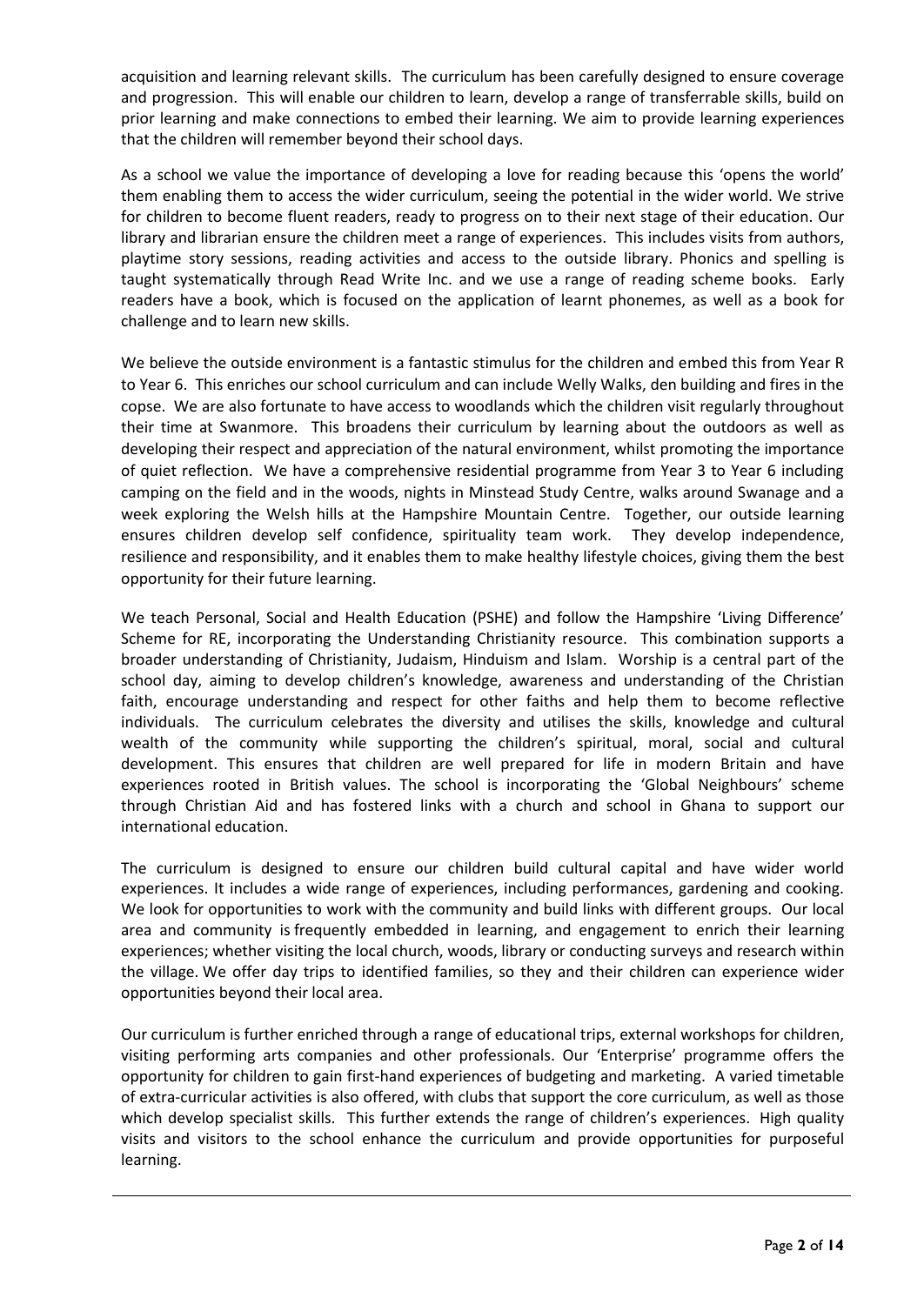Finally, we value providing opportunities for children to work alongside others in different year groups. Each year we pair classes from year groups to enable them to read together and develop positive relationships. We also pair children across years to support a specific aspect of their learning, for example through times tables champions. We see children play with friends and look after each other in other years.

Enjoyment of the curriculum promotes achievement, confidence and good behaviour. Children feel safe to try new things and are not fearful of making mistakes. They leave the school as caring, reflective and proactive individuals, equipped with the skills for lifelong learning.

### **What will we see in active learners' behaviour?**

Learners- children and adults- will show:

enthusiasm, energy, a positive attitude to work and risk taking, working beyond their 'comfort zone' and excitement for learning.

We look to support the children's persistence and resilience with tasks so they are independent and self motivated with 'enquiring minds'.

We strive to embed the habits of

**Motivation-** a learner's 'drive' to achieve, try and to progress.

**Attitude-** positive behaviour (social and learning) which shows an open and optimistic mind.

**Gumption-** resourcefulness and initiative that allows the learner to work outside of their comfort zone and try new ideas to solve problem and learn from mistakes.

**Individuality-** An awareness of our own needs and self, as well as an acceptance of responsibility for one's actions. This awareness sits within an empathy and understanding and respect for others.

**Communication-** self expression, and understanding of the way we interact in a community. An understanding for the need for good manners, an awareness of body language and relationships.

### **What will we see in active learning?**

Based on Rosenshine's Principles, learning will be crafted in such a way to support children's long term memory and recall of learning. It will allow children opportunities to work and learn independently. Planning will be adapted to suit the needs of the learners and will use active and involving experiences that are well resourced and link to a clear and relevant Learning Intention that offers appropriate challenge and progression for the learners.

Lessons will link to previous learning, to support the children's memory but will also apply that knowledge or skills to aid it being committed to long term memory. After a short sequence of lessons, there will be assessments (quizzes or opportunities) to apply learning to a new situation. This will help children remember over time.

Planning will interleave with other subjects, so as to give the children the opportunity to apply skills and knowledge, again fostering opportunities to develop long memory.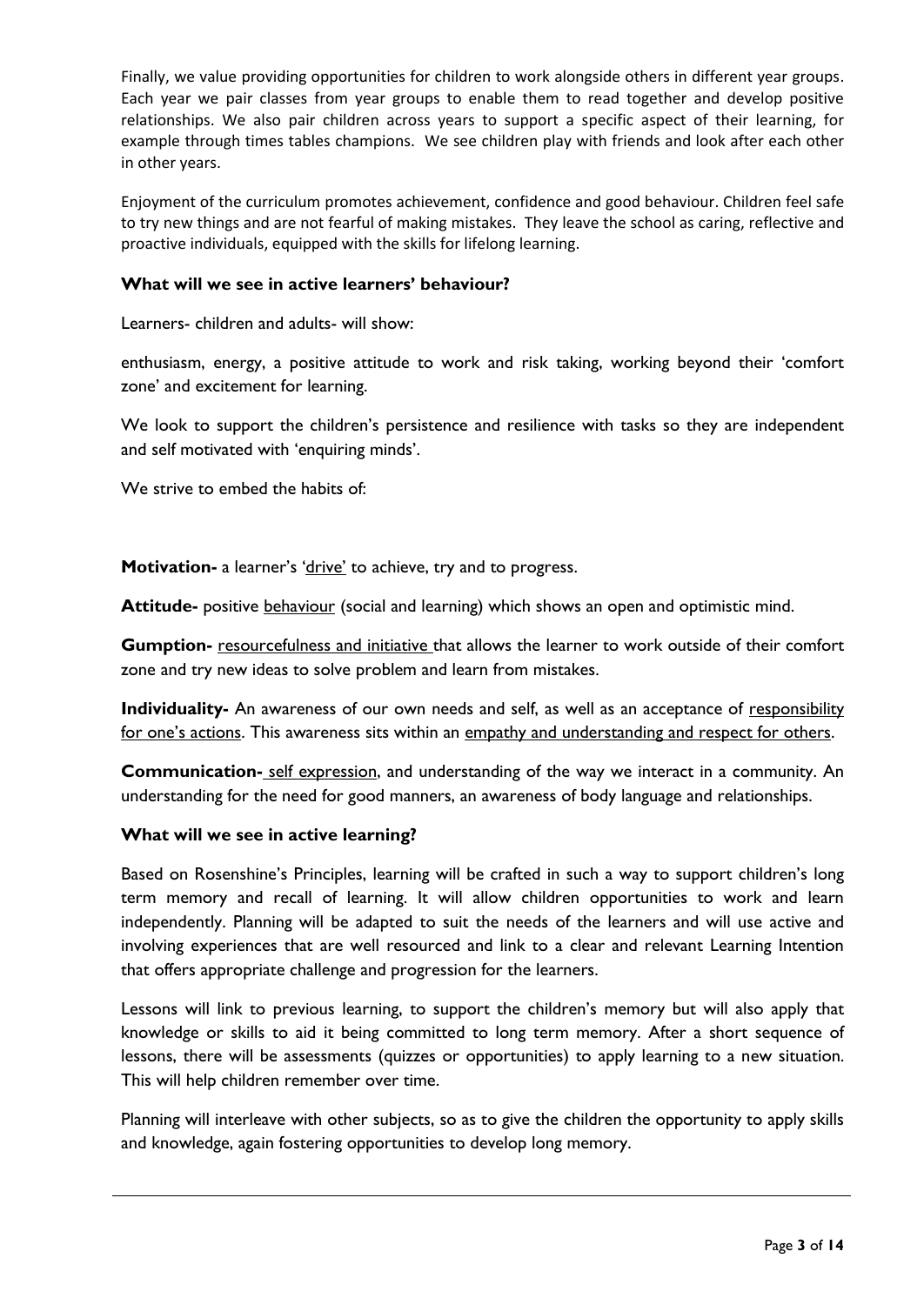Subjects will use 'floor books' as a tool to capture key stages of the learning, with the key vocabulary and knowledge, so the children have the opportunity to refer back over time.

There will be an ethos within the learning environment that support learners to have the confidence to try and understand it is OK to make mistakes, so we can learn from them.

Some of these experiences will be planned and created by the children so there are opportunities for child initiated learning.

There will be a range of questioning, including open ended ones, to allow learners to extend their thinking and be creative and make links between learning experiences.

Children's attainment and progress will be assessed on a regular basis to inform their future learning. This will happen during and following each lesson, ready for the next and at the end of each half term. There will be 'live marking' within the lesson, to support feedback and aid the adults to adjust the learning to allow the children to move their learning forward.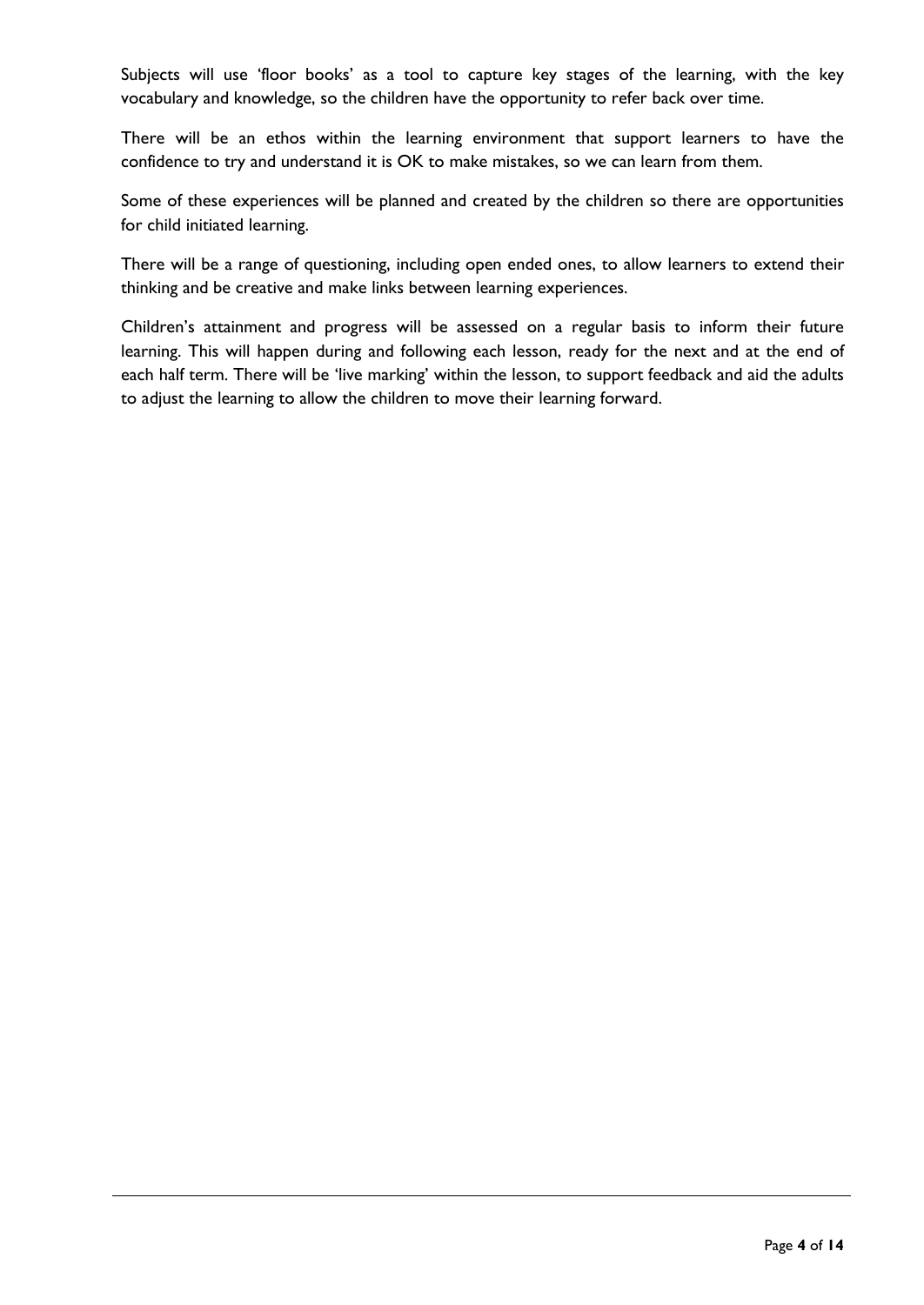Appendices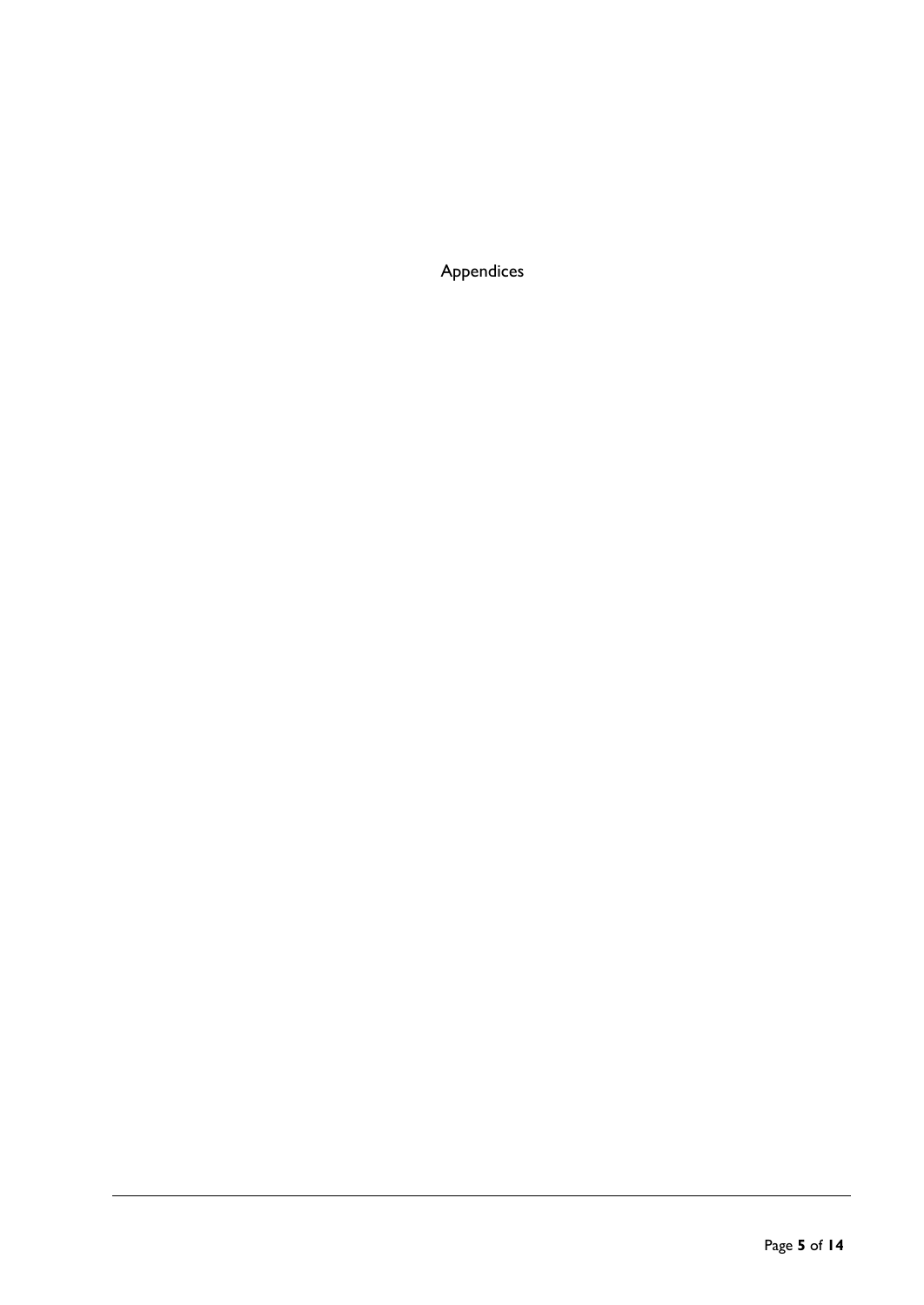# **Assessment and Feedback for Learning**

Swanmore uses both formative and summative assessment to inform future learning. The purpose of Assessment is to inform the current and future Learning.

### **Aspirations**:

We aspire for our children to attain security in their year band by the end of the year. We set the challenging target of 85% of the cohort to attain this security in reading. writing and maths. In addition to this attainment target, we set the progress target of children moving 6 'blocks' of progress across the year.

We aim for children working on interventions to make accelerated progress in a bid to close the gap between themselves and their peers.

All children can make progress, we aspire for all children to achieve at least the school's 'aspired progress'. It is recognised that this may not happen at an even rate and at a regular stages through the year.

This can take different forms and targets can be set from:

| <b>Time Frame</b> | Sourced From                               | Recorded (where appropriate)                                                                                                                                                                                                                                                                                                                                                |
|-------------------|--------------------------------------------|-----------------------------------------------------------------------------------------------------------------------------------------------------------------------------------------------------------------------------------------------------------------------------------------------------------------------------------------------------------------------------|
| Classroom         |                                            |                                                                                                                                                                                                                                                                                                                                                                             |
| Lesson(s)         | Learning Objectives                        | Could be in the form of:<br>Self-assessment against the WALT<br>'Let's check' sheets<br>response from pupil<br>٠<br>marking from class teacher<br>٠<br>Green/red discs/cups<br>Lolly stick on question<br>A,B,C,D cards<br>$\bullet$<br>Day Book/record keeping<br>Targetted questioning<br>Notes in TT book<br><b>Discussion</b><br><b>Observations notes</b><br>$\bullet$ |
| Week/Unit         | Unit objectives from<br>planning           | 'Let's check' sheets<br>$\bullet$<br>End of unit assessments<br>Tapestry observations<br>$\bullet$<br><b>Weekly Spelling tests</b><br>Multiplication tests                                                                                                                                                                                                                  |
| Termly            | Needs identified from<br>previous learning | Puma/Pira standardised tests<br>Rising stars Garmmar and spelling                                                                                                                                                                                                                                                                                                           |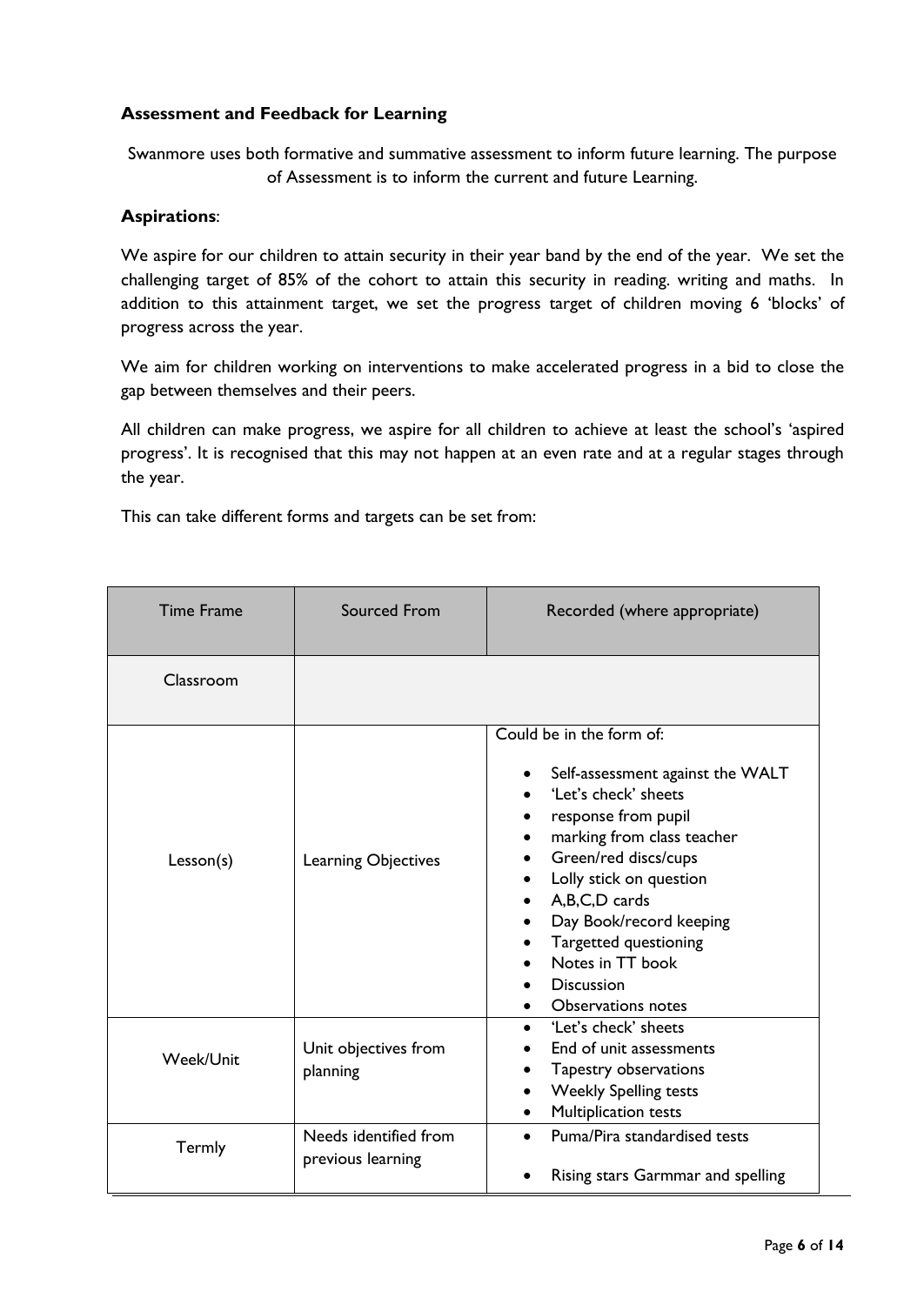|         |                     |                        | tests.                                  |
|---------|---------------------|------------------------|-----------------------------------------|
|         |                     | $\bullet$              | Foundation subject assessment tasks.    |
| Ongoing | <b>WALT</b>         | $\bullet$<br>$\bullet$ | response from pupil<br>marking to WALT  |
|         | Let's check         | $\bullet$              | Marking from T/TA                       |
|         | Success criteria    | $\bullet$              | example questons based on uit<br>taught |
|         | Must, should, could | $\bullet$              | Fix its from children.                  |
|         |                     |                        |                                         |

| <b>Time Frame</b>                     | Sourced From                         | Recorded (where appropriate)                          |
|---------------------------------------|--------------------------------------|-------------------------------------------------------|
| <b>SEND</b>                           |                                      |                                                       |
| Target setting is<br>ongoing          | SEND assessment<br>tracking document | Target cards<br>SEND assessment tracking document     |
| Monitoring takes<br>place half termly | Hampshire SEND<br>planning tools     | Learning skills plans<br>PUMA/PIRA tracking documents |
|                                       |                                      | Salford/Sandwell/Vernon tracking documents            |
|                                       |                                      | Phonics tracking documents                            |
| PP (if not making expected progress)  |                                      |                                                       |
| Target setting is                     | End of year statements               | Case studies                                          |
| ongoing                               | <b>PUMA/PIRA</b> test                | Target tracker                                        |
| Monitoring takes<br>place half termly | results                              | End of year statement tracking grids                  |
|                                       |                                      | End of unit assessments                               |

| <b>Time Frame</b>   | Sourced From | Recorded (where appropriate) |
|---------------------|--------------|------------------------------|
| <b>Whole School</b> |              |                              |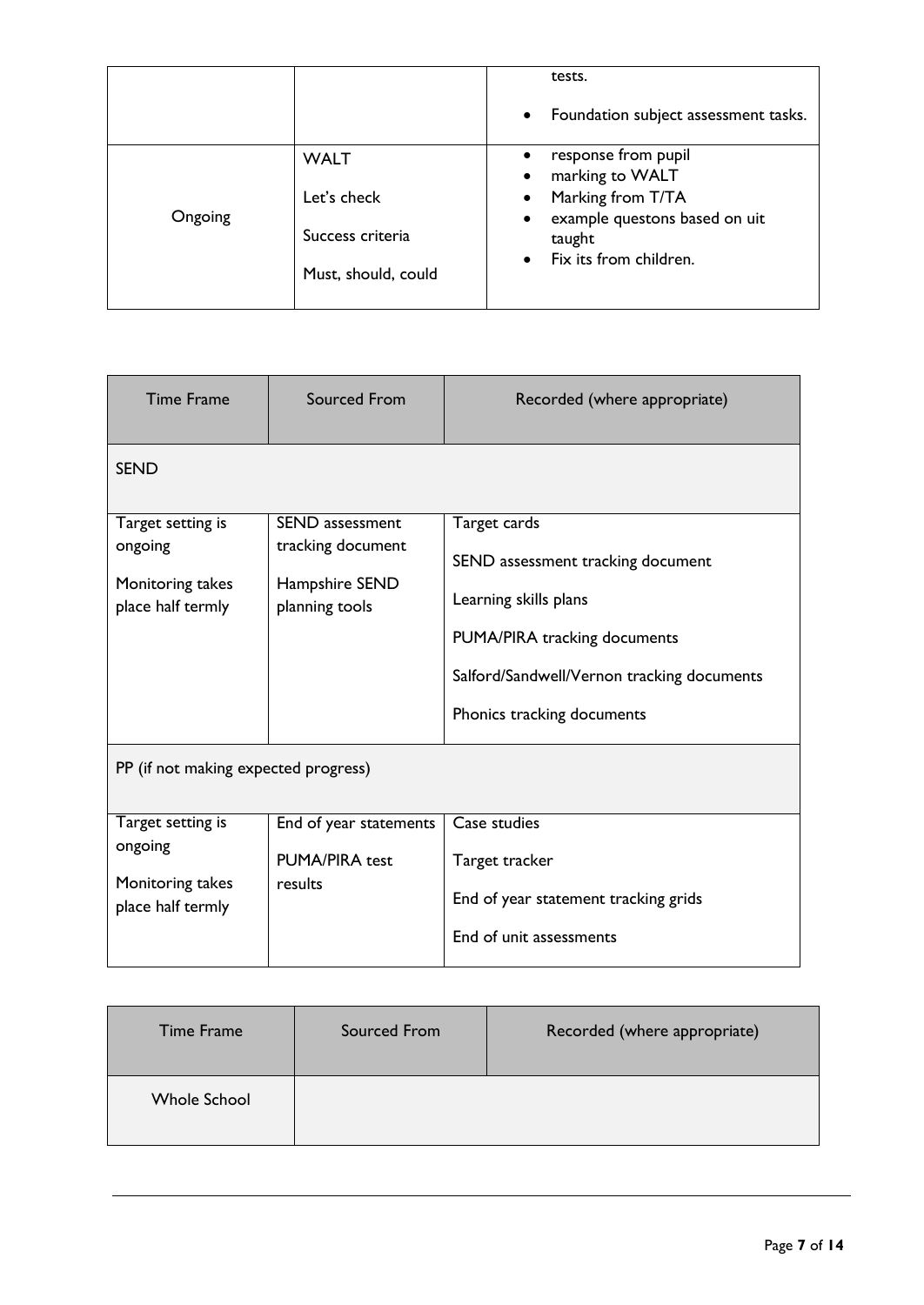| Half Termly | <b>End of Year Statements</b>                    | <b>Target Tracker</b><br>RWI phnics test.                                                                                                                                                            |
|-------------|--------------------------------------------------|------------------------------------------------------------------------------------------------------------------------------------------------------------------------------------------------------|
| Termly      | End of Year statements<br>Puma/Pira test results | Target Tracker is updated (recognised not all<br>children will move each half term)<br>Data could be sourced from Tests, book<br>samples, end of year statements.<br><b>Teacher Assessment rules</b> |
| Termly      | Target Tracker                                   | Assessment Co-ordinator and<br>inclusion lead to update and produce<br>data and headline information for all<br>Vulnerable groups and Pupil<br>Premium children                                      |

# **In essence, lessons use formative assessment, end of year target statements and Target Tracker are updated at the end of each half term and Steps progress updated on Target Tracker at the end of each term (Nov/Feb/May). Assessment meetings take place at the beginning of each term.**

In the core subjects teachers will use informal assessment notes to note children that did not achieve the Learning Objective and those that easily met it so future learning can be adapted. Annotations will be made to the planning to reflect this. Both planning and assessment notes will be shared with respective coordinators.

Learner's need to be involved in their own assessment too so they are aware of where their learning is and what they need to do in their next steps.

# **Milestones.**

At Swanmore Primary School, when we assess children at different milestones on target tracker, the following table indicates where the child is working at. This will be used for all subjects taught in the school.

|                 | <b>Below</b>     | Expected   | <b>Exceeding</b> |
|-----------------|------------------|------------|------------------|
| <b>Baseline</b> |                  |            |                  |
| Autumn 2        |                  |            |                  |
| Spring I        |                  |            |                  |
| Summer 2        | <b>Below ELG</b> | <b>ELG</b> | $\blacksquare$   |

### Yr R Milestones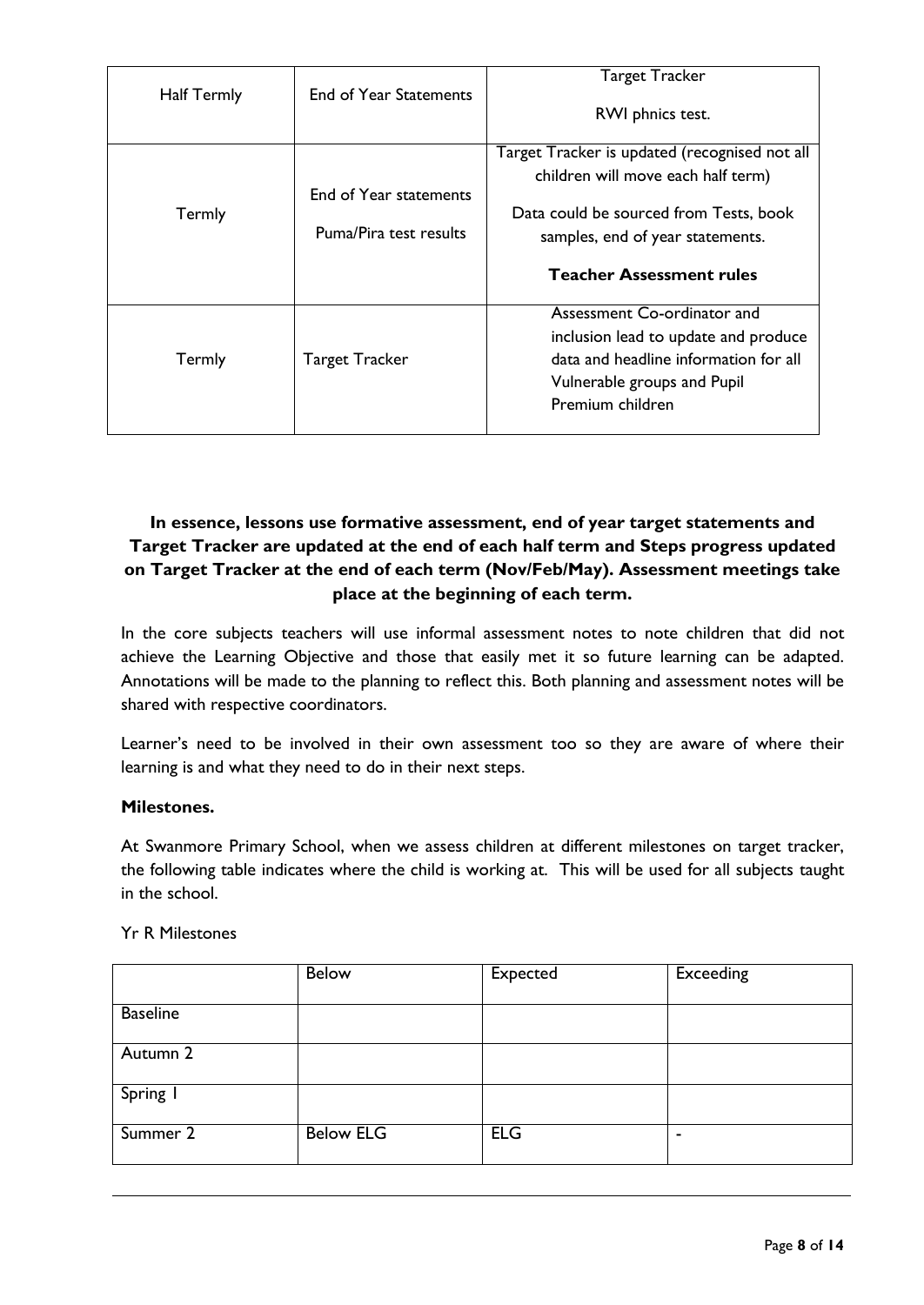| 40-60 months |  |
|--------------|--|
| 30-50 months |  |

| <b>Milestones</b>  |              |                 |              |  |
|--------------------|--------------|-----------------|--------------|--|
| <b>Term</b>        | <b>Below</b> | <b>Expected</b> | <b>Above</b> |  |
| Autumn (Nov)       | <b>B-</b>    | B               | $B+$         |  |
| Spring (Feb)       | W-           | W               | $W+$         |  |
| Summer (May)       | $S-$         | S               | $S+$         |  |
| End of Year (July) | $S-$         | S               | $S+$         |  |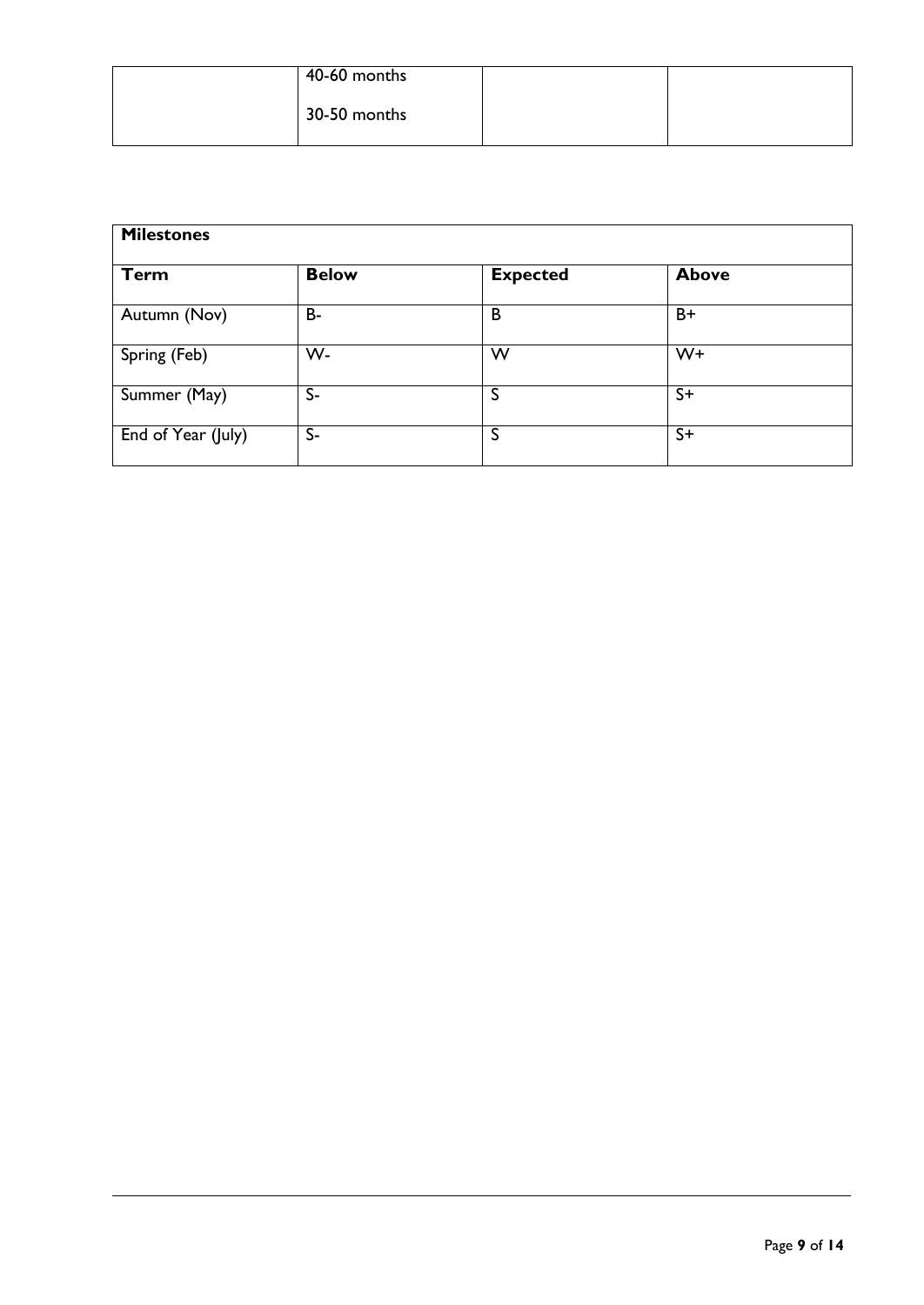# **Marking and Feedback for Learning**

Swanmore uses marking celebrate work and to inform future learning. The purpose of marking is to continue to extend the learning process for the learner. It may include:

# **-A Fix-it/Make A Difference comment**

# **-Where appropriate, allow children the opportunity to respond/improve**

# **-Where appropriate, marking against set/agreed criteria.**

| Time Frame for<br>Marking           | Within a week of the lesson but before the following session          |                                            |
|-------------------------------------|-----------------------------------------------------------------------|--------------------------------------------|
|                                     |                                                                       | Could include:                             |
|                                     |                                                                       | Sharing between children (Gallery marking) |
|                                     | Self marking- identifying examples to demonstrate criteria in red pen |                                            |
| Forms of Marking                    | Peer marking- identifying examples to demonstrate criteria in red pen |                                            |
|                                     |                                                                       | Adult marking                              |
|                                     |                                                                       | (Corrections done in a different colour)   |
|                                     |                                                                       | 'Zero tolerance' spellings                 |
|                                     | Adult's marking will be completed in Green                            |                                            |
|                                     | Early Years* &                                                        |                                            |
|                                     | <b>Key Stage I</b>                                                    |                                            |
|                                     | All work is dated                                                     |                                            |
|                                     |                                                                       |                                            |
|                                     | $\ast$                                                                | Independent                                |
| <b>Marking Codes</b>                |                                                                       | Supported                                  |
| Recorded as- (where<br>appropriate) |                                                                       |                                            |
|                                     | $\overline{\mathsf{S}^*}$                                             | Supported                                  |
|                                     |                                                                       |                                            |
|                                     |                                                                       | Correct it                                 |
|                                     |                                                                       |                                            |
|                                     | Λ                                                                     | Something missing                          |
|                                     |                                                                       |                                            |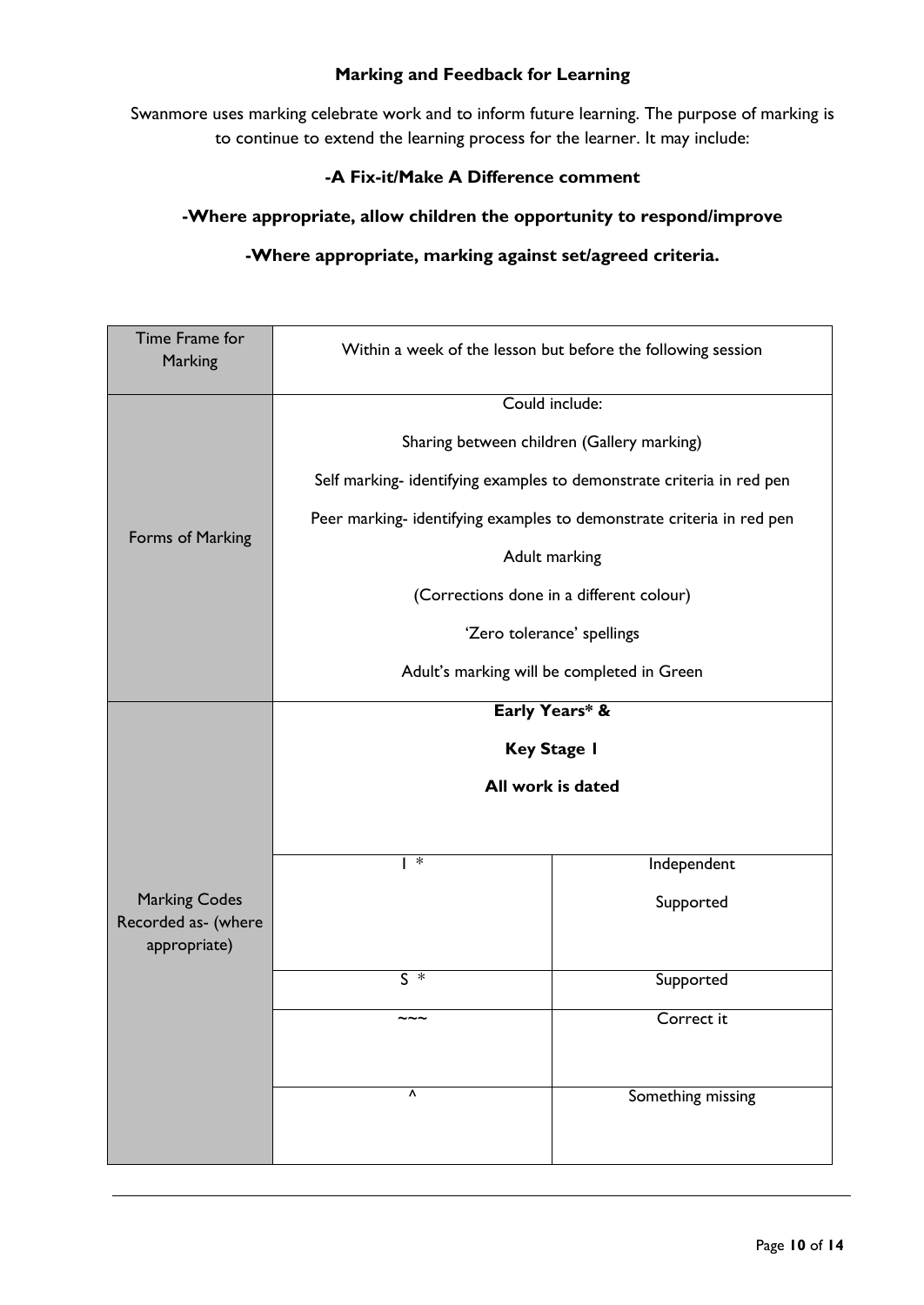|                                  |                           | Good                                                                    |
|----------------------------------|---------------------------|-------------------------------------------------------------------------|
|                                  |                           | (within work)                                                           |
|                                  | $\checkmark$              | Very good                                                               |
|                                  |                           | (within work)                                                           |
|                                  | $\ast$<br>D.              | Discussed with child                                                    |
|                                  |                           |                                                                         |
|                                  | $_{\odot}$<br>$\ast$      | Good piece of work                                                      |
|                                  |                           |                                                                         |
|                                  | Sticker awarded *         | Very Good piece of work                                                 |
|                                  |                           |                                                                         |
|                                  | PIP                       | <b>Pride in Presentation</b>                                            |
|                                  | $\overline{HP}$           | House point                                                             |
|                                  | <b>TT</b>                 | <b>Target Time</b>                                                      |
|                                  | Initial of supply/HLTA/TA | If someone other than the regular<br>class teacher is marking the book. |
| <b>Time Frame for</b><br>Marking |                           | Within a week of the lesson but before the following session            |
|                                  |                           | Could include:                                                          |
|                                  |                           | Sharing between children (Gallery marking)                              |
|                                  |                           | Self marking- identifying examples to demonstrate criteria in red pen   |
|                                  |                           | Peer marking- identifying examples to demonstrate criteria in red pen   |
| Forms of Marking                 |                           | Adult marking                                                           |
|                                  |                           | (Corrections done in green)                                             |
|                                  |                           | 'Zero tolerance' spellings                                              |
|                                  |                           | Adult's marking will be completed in Green                              |
|                                  |                           | Day book used to record who got it in Yr1 and Yr 2                      |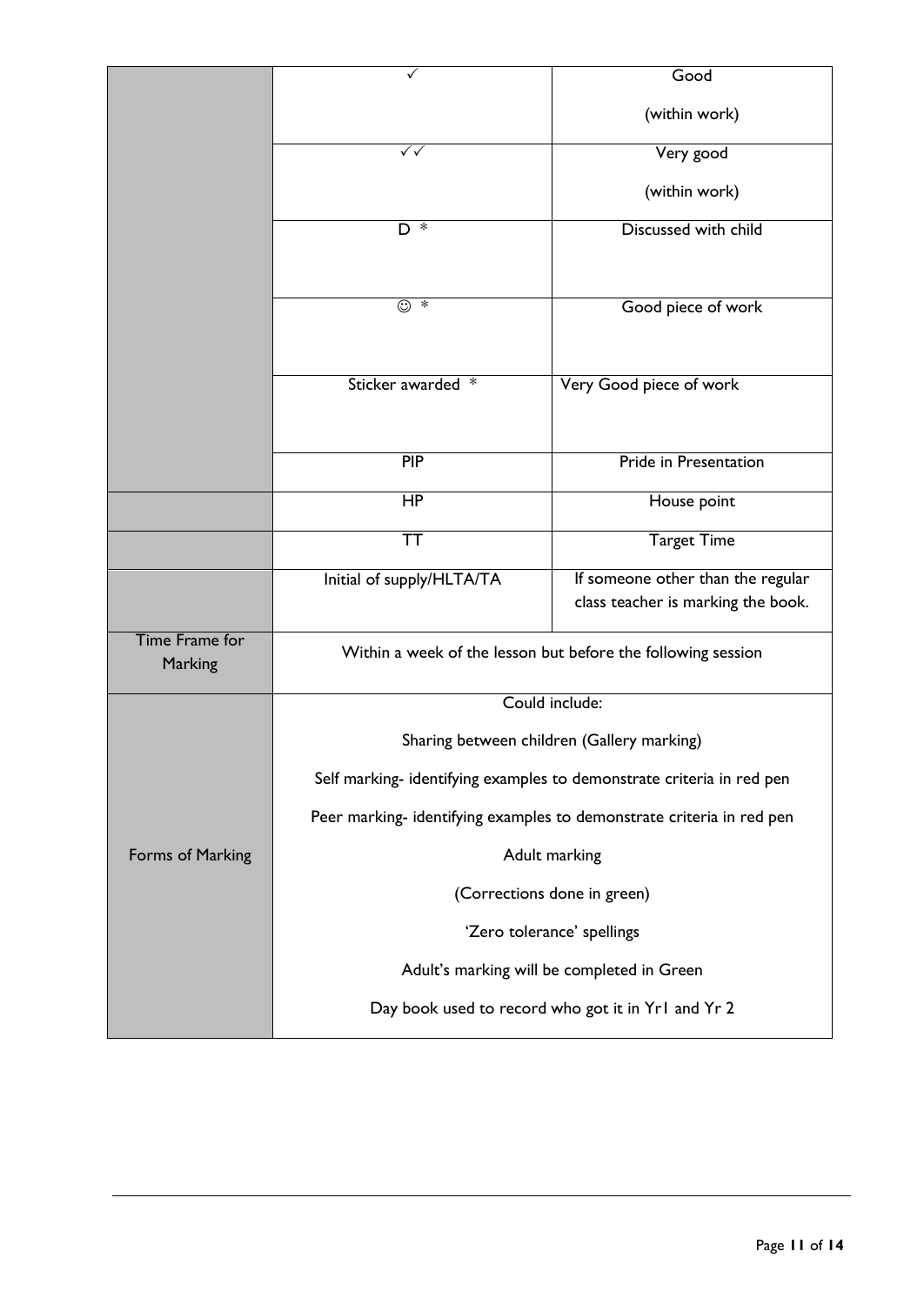|                                      | <b>Key Stage 2</b>        |                      |
|--------------------------------------|---------------------------|----------------------|
|                                      |                           | Independent          |
|                                      | $\overline{\mathsf{S}}$   | Supported            |
|                                      | <b>TA</b>                 | Added if TA          |
|                                      | $\widetilde{\phantom{a}}$ | Correction           |
| Marking Codes<br>Recorded as- (where | Sp                        | Spelling error       |
| appropriate)                         | $\bigoplus$               | Homophone            |
|                                      | $\lambda$                 | Missing word(s)      |
|                                      | $\overline{\mathcal{U}}$  | Paragraph            |
|                                      | ŗ                         | Unclear              |
|                                      | G                         | Good                 |
|                                      | $\overline{\mathsf{VG}}$  | Very good            |
|                                      | HP                        | House point          |
|                                      | $\overline{\mathsf{D}}$   | Discussed with child |
|                                      | (P)                       | Punctuation error    |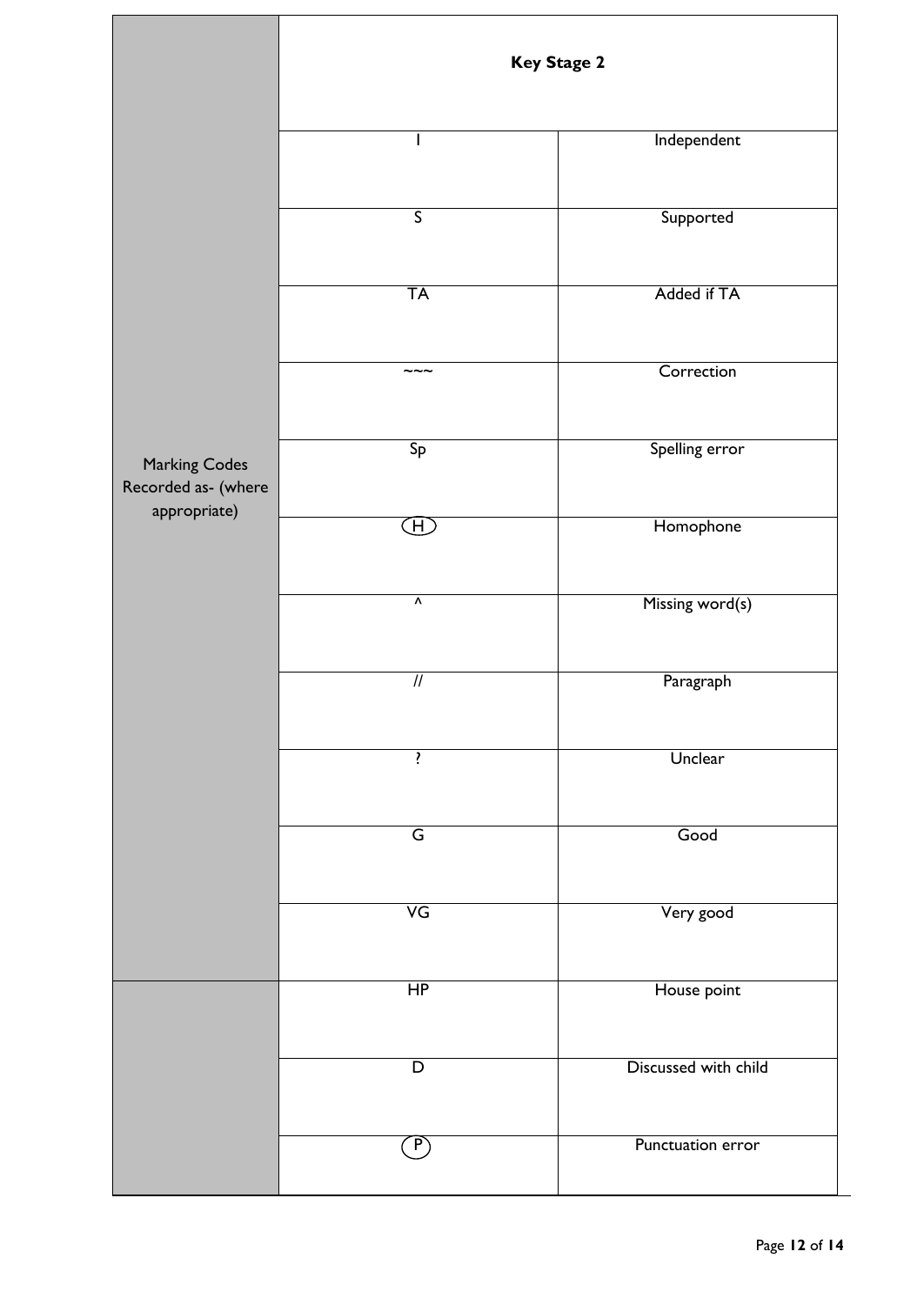| FIX IT-Yr3/4                     | Child to amend/improve a piece of      |
|----------------------------------|----------------------------------------|
| M.A.D (make a difference) Yr 5/6 | work                                   |
| <b>MERIT</b>                     | Merit for excellent work for the child |
| <b>HTA</b>                       | For exceptional work                   |
| (Head Teachers Award)            |                                        |
| TT                               | <b>Target Time</b>                     |
| Initial of teacher               | If someone other than the regular      |
|                                  | class teacher is marking the book.     |
| ✓                                | Good                                   |
|                                  | (within work)                          |
|                                  |                                        |
| $\checkmark$                     | Very good                              |
|                                  | (within work)                          |
|                                  |                                        |

## **Marking:**

### **Year R**

Feedback to work given orally

Coding used where appropriate.

## **Year 1**

**Autumn Term:** WALT given orally at start and during lesson, written on the board and stuck in book.

**Spring Term**: As Autumn, plus…I can pictorial self check.

**Summer:** Term: Towards the end of the Summer term, self checklist for writing.

## **Year 2**

WALT written on board and in books with traffic light self-assessment.

Self-check used for sustained pieces of writing.

## **Year 3 + Year 4**

**ENGLISH:** WALT written or stuck in books - I need help, I am getting there, I can do it - self assessment and teacher assessment